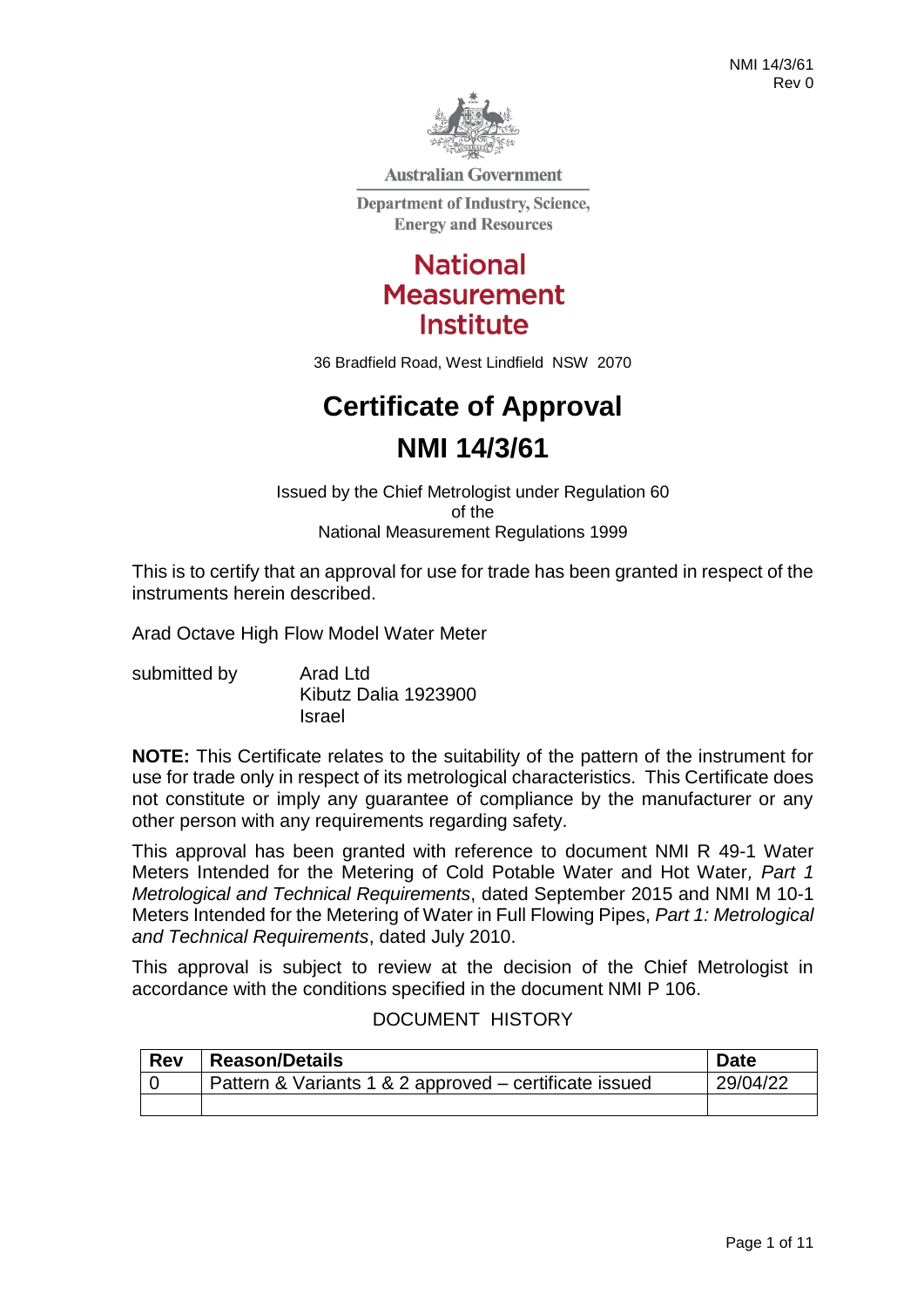#### CONDITIONS OF APPROVAL

#### **General**

Instruments purporting to comply with this approval shall be marked with pattern approval number 'NMI 14/3/61' and only by persons authorised by the submittor.

It is the submittor's responsibility to ensure that all instruments marked with this approval number are constructed as described in the documentation lodged with the National Measurement Institute (NMI) and with the relevant Certificate of Approval and Technical Schedule. Failure to comply with this Condition may attract penalties under Section 19B of the National Measurement Act and may result in cancellation or withdrawal of the approval, in accordance with document NMI P 106.

Signed by a person authorised by the Chief Metrologist to exercise their powers under Regulation 60 of the *National Measurement Regulations 1999*.

**Darryl Hines** Manager Policy and Regulatory Services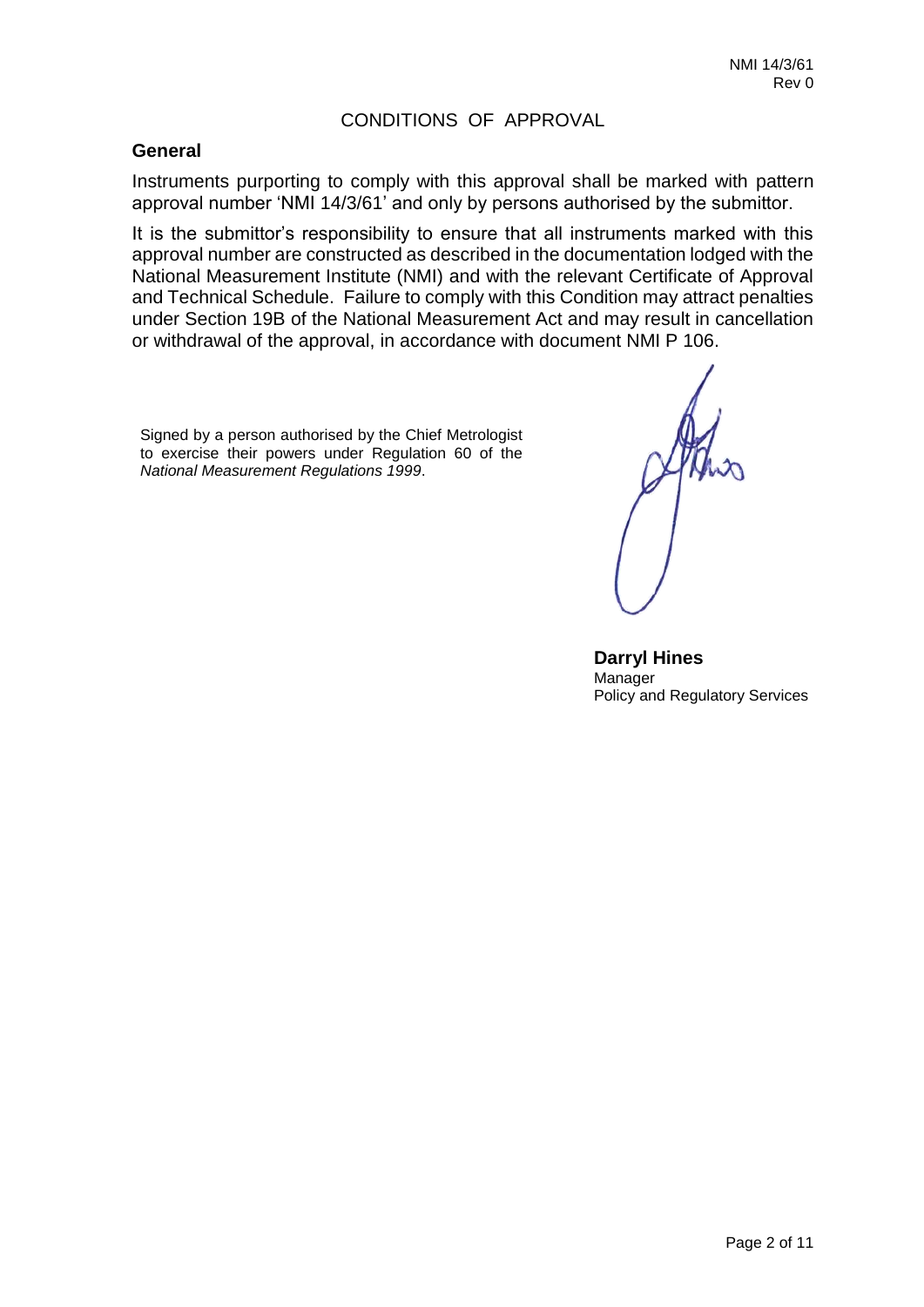#### TECHNICAL SCHEDULE No 14/3/61

# **1. Description of Pattern approved on 29/04/22**

An Arad Octave High Flow model water meter used to measure cold potable water supplies for trade.

# **1.1 Field of Operation**

The field of operation of the measuring system using the DN200 sized water meter is determined by the following characteristics:

| Minimum flow rate, $Q_1$ :            | $2 \text{ m}^3$ /h                                        |
|---------------------------------------|-----------------------------------------------------------|
| Transition flow rate, $Q_2$ :         | 3.2 $m^3/h$                                               |
| Maximum continuous flow rate, $Q_3$ : | 1000 $m^3/h$                                              |
| Overload flow rate, Q <sub>4</sub> :  | 1250 $m^3/h$                                              |
| Flow rate ratio, $Q_3/Q_1$ :          | 500                                                       |
| Temperature class:                    | T50                                                       |
| Maximum admissible temperature:       | 50 °C                                                     |
| Maximum admissible pressure:          | 1600 kPa                                                  |
| Pressure loss class:                  | Δp 10                                                     |
| Accuracy class:                       | $\overline{2}$                                            |
| Flow profile sensitivity class:       | U3/D3 (see 1.1.3)                                         |
| Electromagnetic class:                | E1                                                        |
| Environmental class:                  | <b>B&amp;O</b>                                            |
| Orientation:                          | All positions                                             |
| <b>Flow Direction:</b>                | Forward/reverse                                           |
| Power supply:                         | 2 x D sized lithium batteries<br>$(3.65 \vee DC$ nominal) |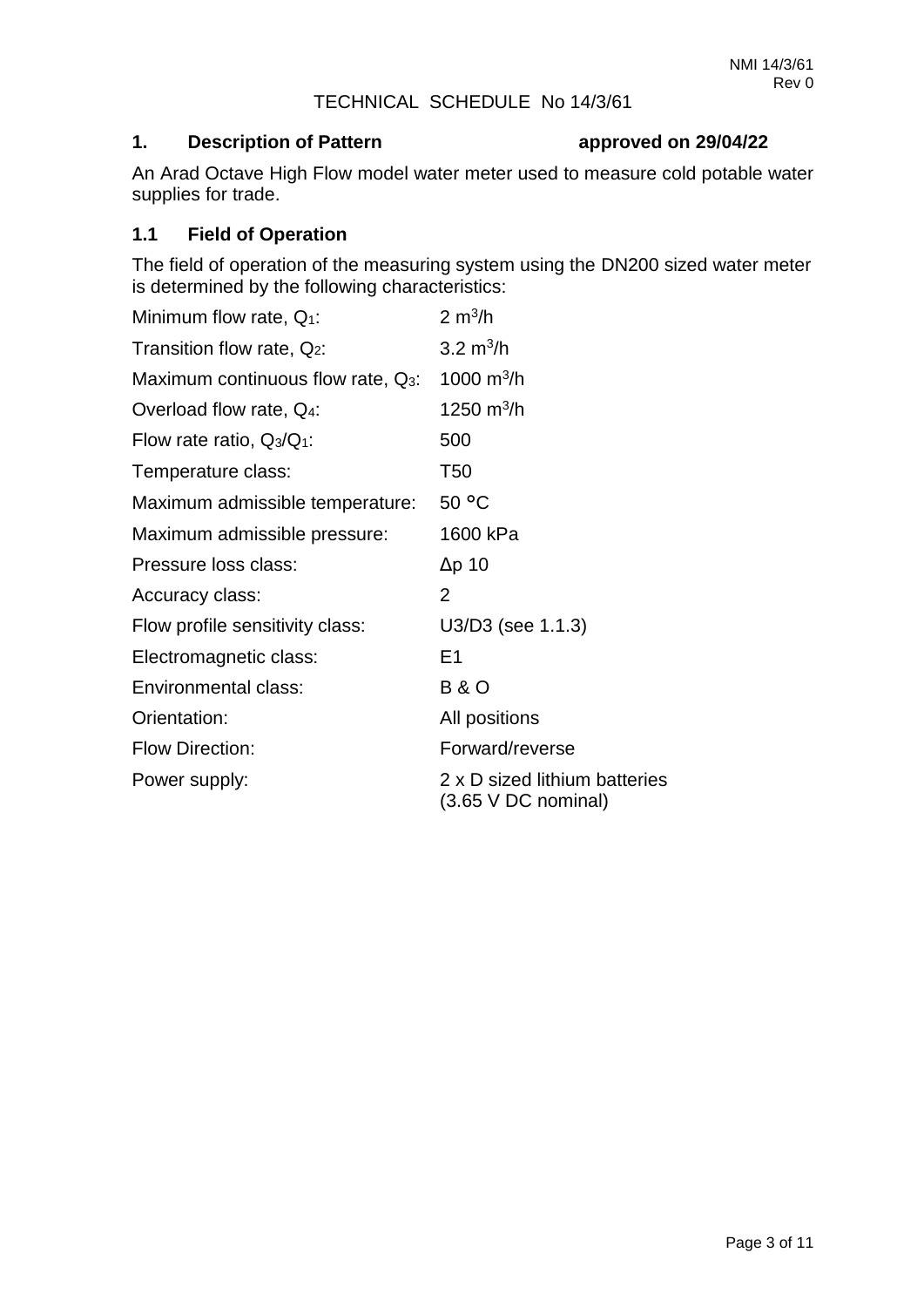# **1.2 Features/Functions**

The pattern (Figure 1) consists of an ultrasonic flow sensor, a flow computer electronic indicating device and has features/functions as listed below:

Connection type: Flanged Display: A digital, electronic, liquid crystal display (Figure 3) allowing for a maximum indication range of 999,999,999.999 m<sup>3</sup> in  $0.001$  m<sup>3</sup> increments Communications: Communications modules may be fitted to the meter allowing the following output options: • Pulse output 4-20 mA output AMR output Encoder protocol output • Mbus communications • NFC inductive communication • MODBUS

Materials: **Body: Stainless steel** 

### **1.3 Conditions**

#### **1.3.1. Installation Conditions:**

No flow straightener or flow conditioner is required.

For Accuracy Class 2 (NMI R 49-1) the flow profile sensitivity class is U3/D3.

For Accuracy Class 2.5 (NMI M 10-1) the installation conditions are specified in Table 1.

**Table 1 - Minimum pipe lengths required by flow disturbance type**

| <b>Disturbance</b><br>Type $(1)$ | Minimum upstream<br>pipe length (mm) | <b>Minimum downstream</b><br>pipe length (mm) |
|----------------------------------|--------------------------------------|-----------------------------------------------|
|                                  | $3 \times DN^{(2)}$                  | $3 \times DN$                                 |
|                                  | $3 \times DN$                        | $3 \times DN$                                 |
| ว                                | $3 \times DN$                        | $3 \times DN$                                 |

- $(1)$  For information on the different types of flow disturbances which are examined as part of pattern approval, refer to NMI M 10-2.
- $(2)$  DN (Nominal Diameter) is the alphanumeric designation of size for components of a pipework system, including water meters. It comprises the letters DN followed by a dimensionless whole number that is directly related to the physical size, in millimetres, of the bore or the diameter of the end connections.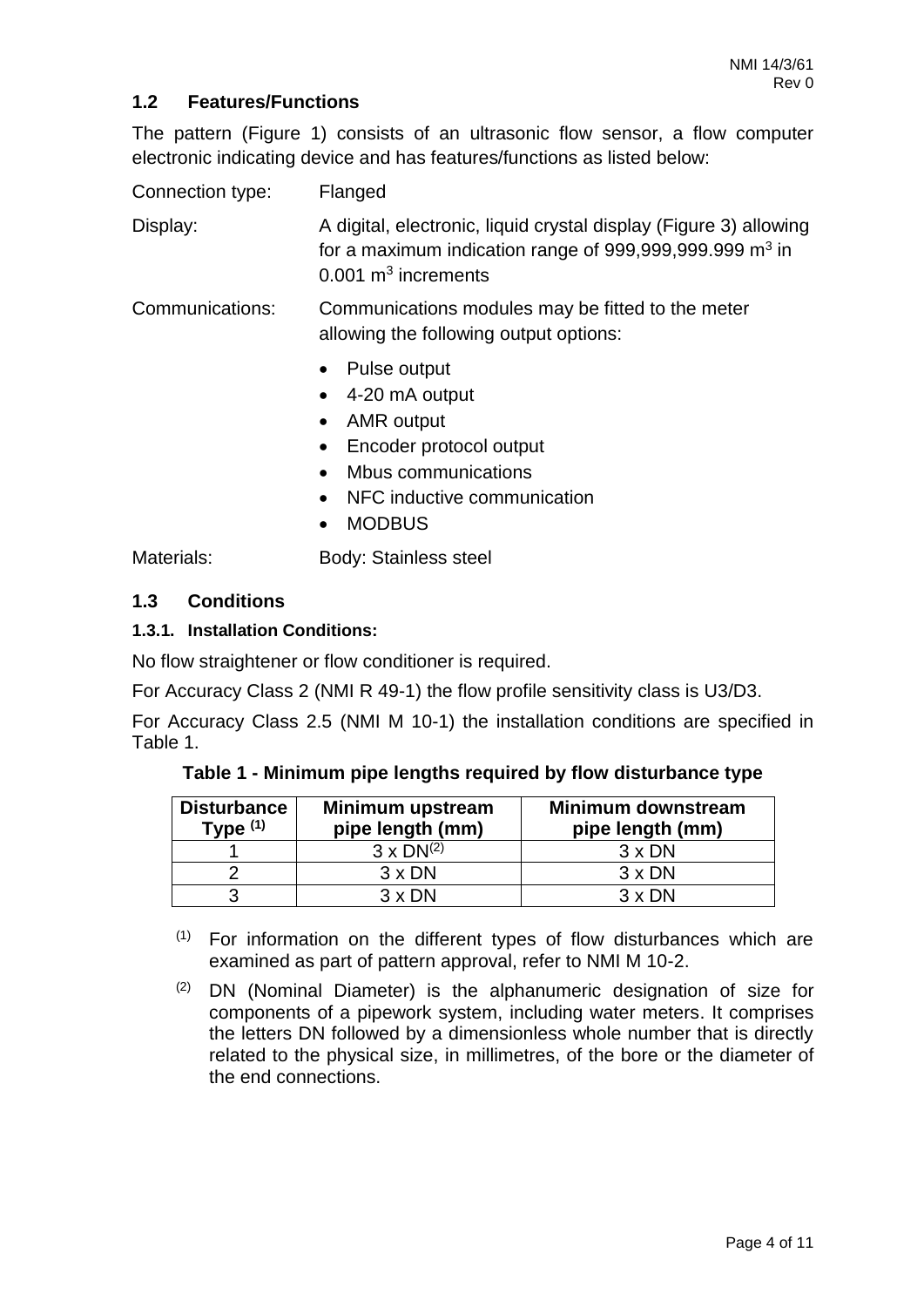# **1.3.2 Specified Installations and Open Channel Emplacements (Accuracy Class 2.5 only)**

The meter (pattern and variants) has not been tested or evaluated for performance in specified installations or open channel emplacements as part of this approval.

More information regarding specified installation and open channel emplacement testing may be found in NMI M 10-1 and NMI M 10-2.

# **1.3.3 Water Quality**

The meter is approved for use in the metering of potable and non-potable water supplies.

### **1.4 Software Version**

The pattern and variants are approved with software version – Ver. 4.02.

### **1.5 Verification Provision**

Provision is made for the application of a verification mark.

#### **1.6 Sealing Provision**

The meter incorporates five plastic, tamper-evident seals:

- Two on the sensor covers
- Two on the meter face plate
- One on the communications output screw cover

The meter is also provided with software security. Access to the CPU for software revisions can only be done via a specific J-Tag connector on the PCB. In order to reach the PCB, the meter must be disassembled breaking two seals and breaching the vacuumed electronics compartment.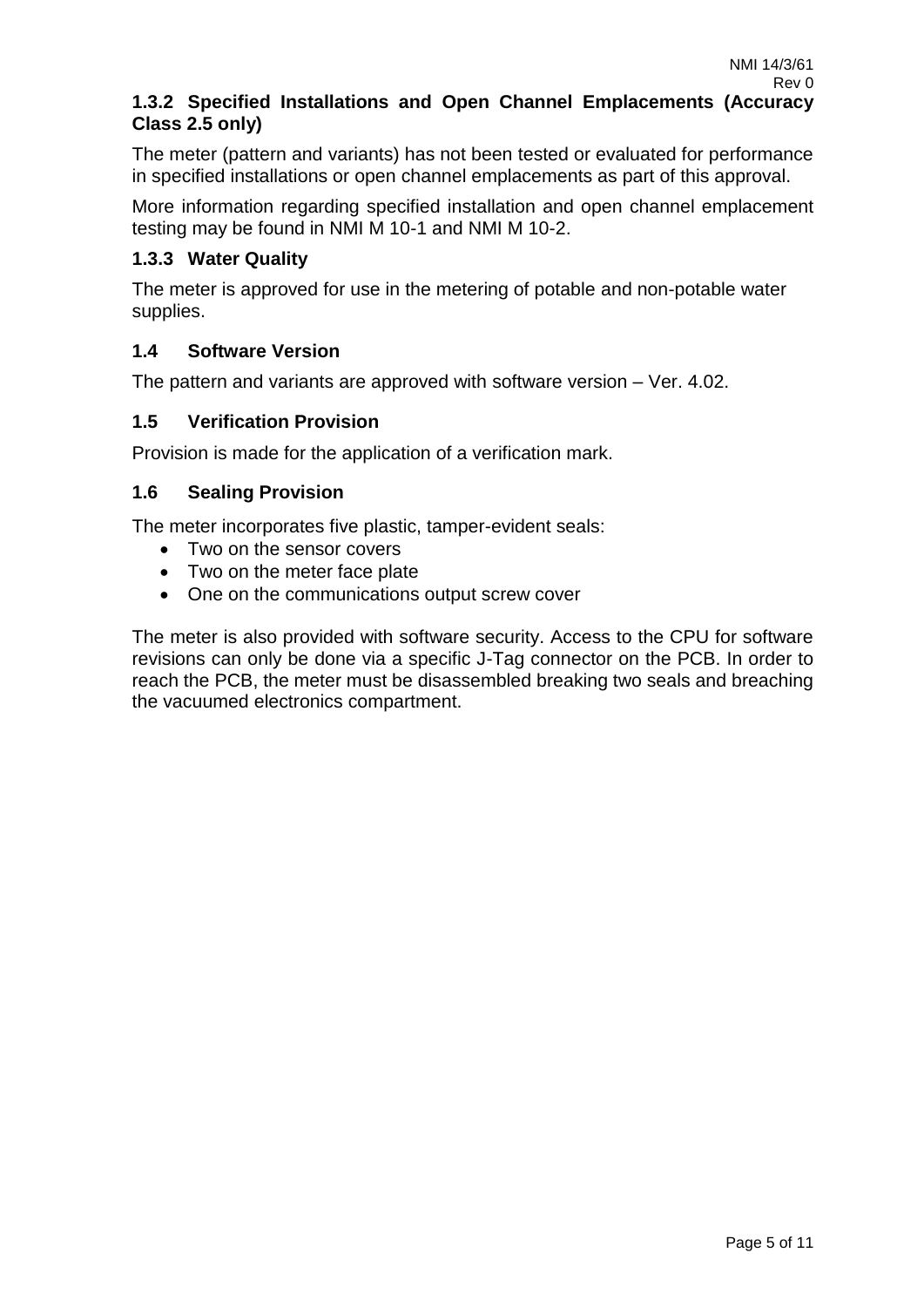# **1.7 Descriptive Markings and Notices**

Instruments are marked with the following data, either grouped or distributed on the casing, the indicating device dial or an identification plate (Figure 4):

| Manufacturer's name or mark                            |                          |
|--------------------------------------------------------|--------------------------|
| Serial number                                          | .                        |
| Pattern approval number                                | NMI 14/3/61              |
| Numerical value of maximum continuous flow rate, $Q_3$ |                          |
| Flow rate ratio, $Q_3/Q_1$                             | .                        |
| Unit of measurement                                    | m <sup>3</sup>           |
| Temperature class (1)                                  | T <sub>50</sub>          |
| Maximum admissible pressure (2)                        | 1600 kPa                 |
| Pressure loss class (3)                                | $\Delta p$ 10            |
| Orientation <sup>(4)</sup>                             | $\cdots$                 |
| Flow profile sensitive class $(5)$                     | U3/D3                    |
| Direction of flow                                      | $\rightarrow$ or similar |
| Accuracy class (6)                                     | 2 or 2.5                 |
|                                                        |                          |

- (1) Optional for temperature class T30
- (2) Optional for meters with MAP of 1400 kPa or 600 kPa for DN  $\geq$  500
- $(3)$  Optional for pressure loss class Δp 63
- (4) Optional for meters approved for all orientations
- (5) Optional for U0/D0 meters and accuracy class 2.5 meters
- (6) Optional for accuracy class 2 meters

For instruments that incorporate electronic devices, the following information can either be physically marked on the instrument or provided electronically via the indicating device or similar means:

| Electromagnetic class                    | F <sub>1</sub>                                                       |
|------------------------------------------|----------------------------------------------------------------------|
| <b>Environmental class</b>               | B or O                                                               |
| For meters with an external power supply | the voltage and frequency                                            |
| For battery powered meters               | a replacement date or similar<br>indication of expected battery life |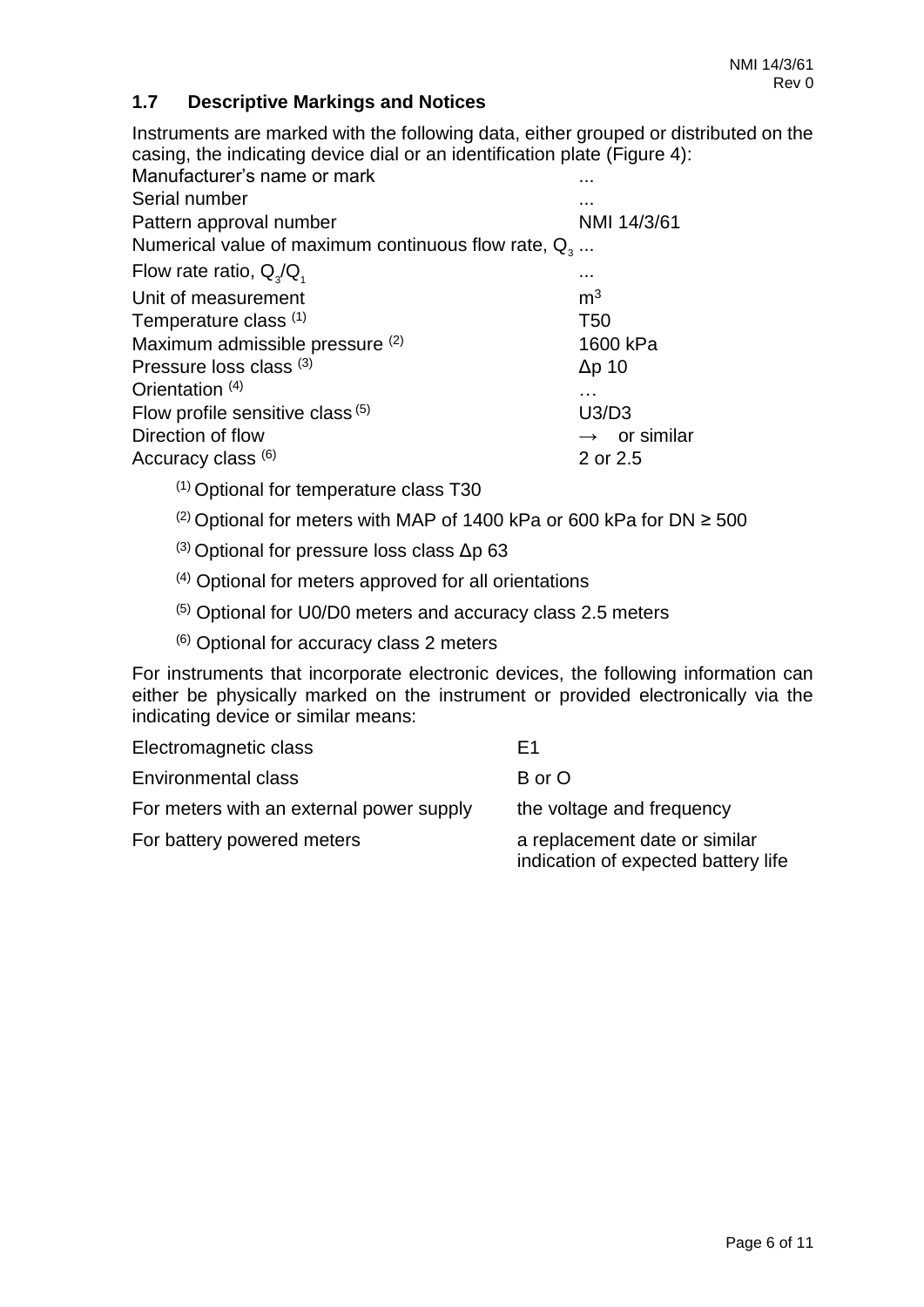# **2. Description of Variant 1 approved on 29/04/22**

The pattern is approved with a range of different sizes, flowrates and associated characteristics as specified in Table 2 below. The pattern is shown in **bold** for completeness. An example of the DN100 variant is provided in Figure 2.

| Meter size                                                | <b>DN80</b> | <b>DN100</b> | <b>DN150</b> | <b>DN200</b> |  |
|-----------------------------------------------------------|-------------|--------------|--------------|--------------|--|
| Minimum flowrate<br>$Q_1$ (m <sup>3</sup> /h)             | 0.32        | 0.5          | 1.26         | $\mathbf{2}$ |  |
| <b>Transitional flowrate</b><br>$Q_2$ (m <sup>3</sup> /h) | 0.512       | 0.8          | 2.016        | 3.2          |  |
| Maximum continuous<br>flowrate $Q_3$ (m <sup>3</sup> /h)  | 160         | 250          | 630          | 1000         |  |
| Overload flowrate<br>$Q_4$ (m <sup>3</sup> /h)            | 200         | 312.5        | 787.5        | 1250         |  |
| Ratio $Q_3/Q_1$                                           | 500         |              |              |              |  |
| Meter Length                                              | 225         | 250          | 300          | 350          |  |
| Maximum admissible<br>pressure (kPa)                      | 1600        |              |              |              |  |
| <b>Verification scale</b><br>0.001<br>interval $(m^3)$    |             |              |              |              |  |

**Table 2 - Meter sizes, flowrates and related information**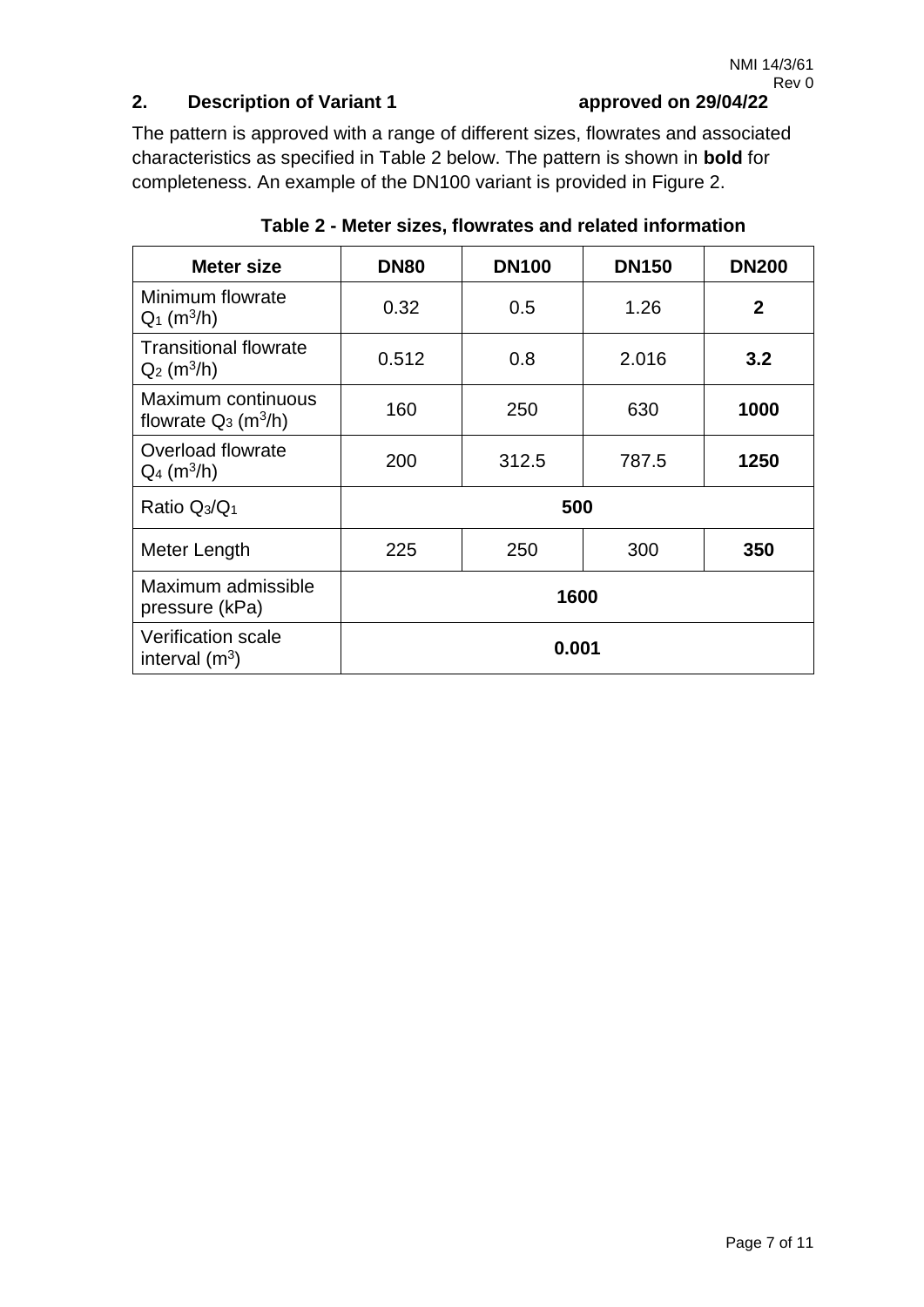# **3. Description of Variant 2 approved on 29/04/22**

The pattern is approved with a range of different sizes, flowrates and associated characteristics as specified in Table 3 below.

| Meter size                                                | <b>DN80</b> | <b>DN100</b> | <b>DN150</b> | <b>DN200</b> |
|-----------------------------------------------------------|-------------|--------------|--------------|--------------|
| Minimum flowrate<br>$Q_1$ (m <sup>3</sup> /h)             | 0.64        | 1            | 2.52         | 4            |
| <b>Transitional flowrate</b><br>$Q_2$ (m <sup>3</sup> /h) | 1.024       | 1.6          | 4.032        | 6.4          |
| Maximum continuous<br>flowrate $Q_3$ (m <sup>3</sup> /h)  | 160         | 250          | 630          | 1000         |
| Overload flowrate<br>$Q_4$ (m <sup>3</sup> /h)            | 200         | 312.5        | 787.5        | 1250         |
| Ratio $Q_3/Q_1$                                           | 250         |              |              |              |
| Meter Length                                              | 225         | 250          | 300          | 350          |
| Maximum admissible<br>pressure (kPa)                      | 1600        |              |              |              |
| <b>Verification scale</b><br>interval $(m^3)$             | 0.001       |              |              |              |

# **Table 2 - Meter sizes, flowrates and related information**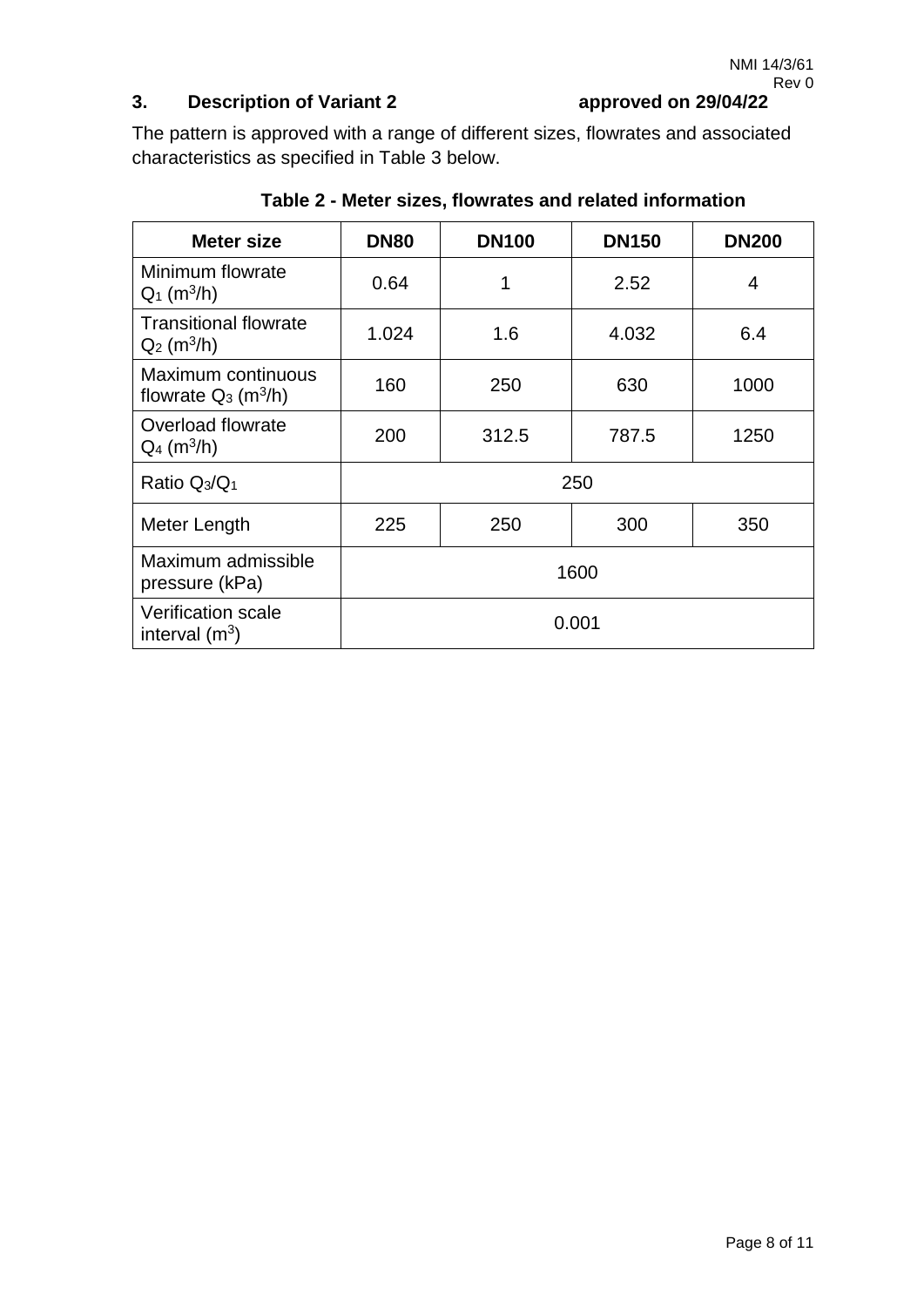#### TEST PROCEDURE No 14/3/61

This Approval and Certificate is issued only with respect to the design (the pattern and variants) of the water meter described herein. The calibration and measurement accuracy of individual water meters manufactured and marked in accordance with the approved pattern and variants should be verified in accordance with the test procedures specified below, or as required by relevant legislation.

Water meters tested for initial verification shall comply with the Certificate of Approval, Technical Schedule, and the maximum permissible errors for initial and subsequent verifications at the operating conditions in effect at the time of verification. Maximum permissible errors for the initial and subsequent verification of water meters are given in the *National Trade Measurement Regulations 2009*  (Cth).

Water meters shall be verified in accordance with NITP 14 *National Instrument Test Procedures for Utility Meters*.

The following exceptions apply for accuracy class 2.5 meters:

- The maximum permissible errors shall be:  $\pm 2.5\%$  within the flowrate range Q<sub>1</sub> to Q<sub>4</sub>.
- The flow rates specified for initial verification in NMI M 10-2 may replace the flow rates specified in NITP 14.
- NOTE: NMI reserves the right to vary this procedure. Any such variation shall be notified in writing by NMI.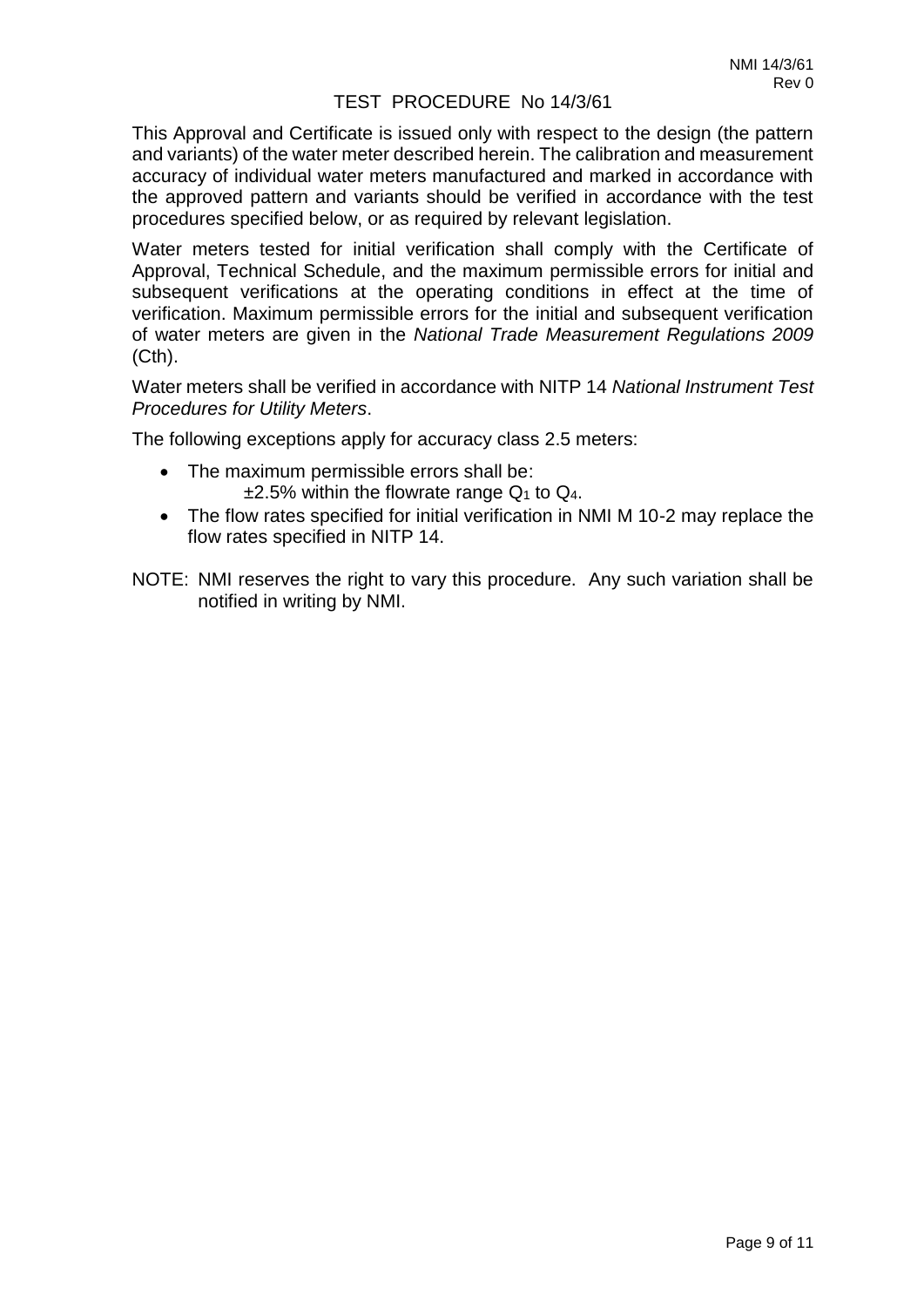FIGURE 14/3/61 – 1



Arad Octave High Flow DN200 Water Meter (the pattern)

FIGURE 14/3/61 – 2



Arad Octave High Flow DN100 Water Meter (variant)